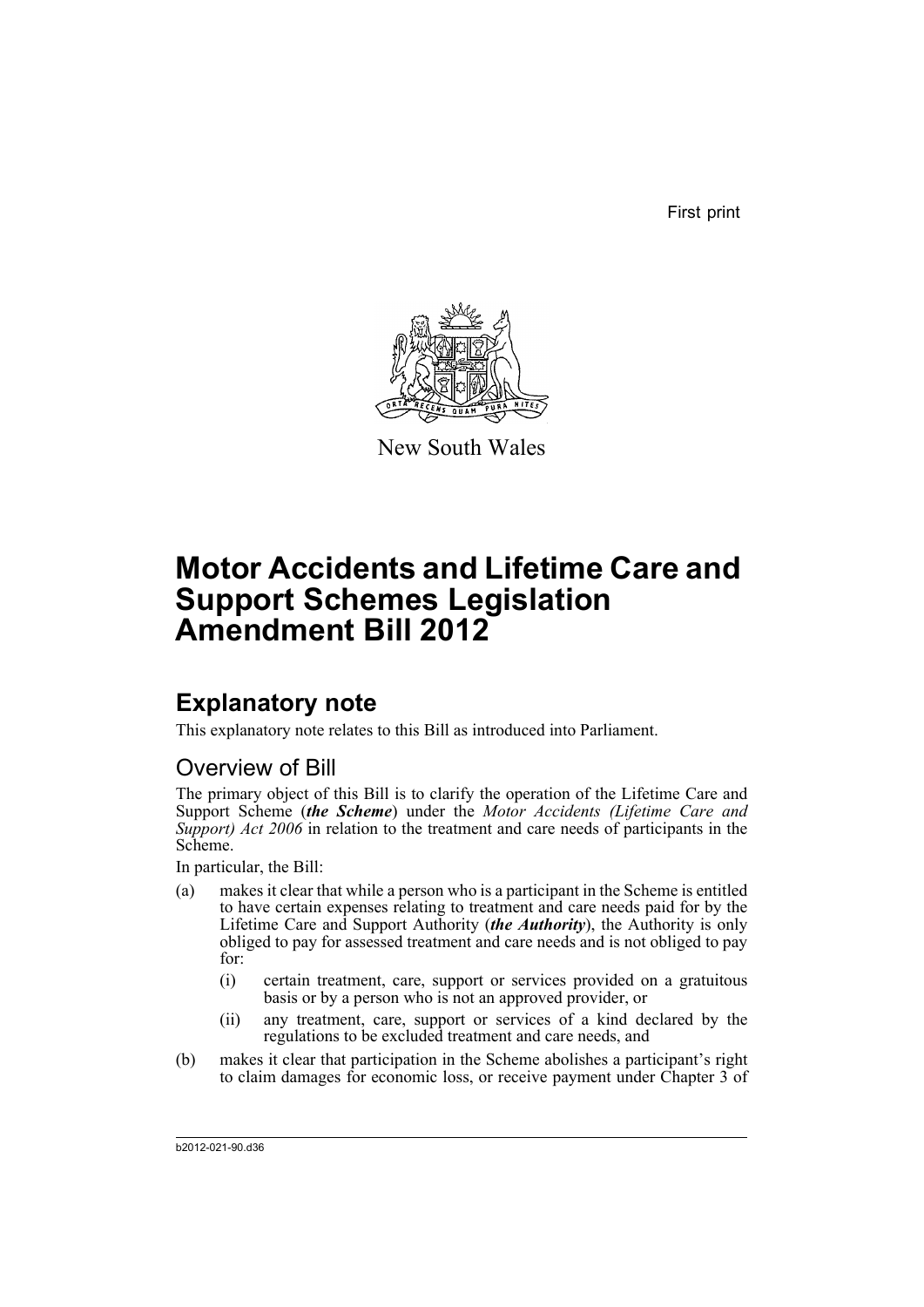Explanatory note

the *Motor Accidents Compensation Act 1999* (*the MAC Act*), in respect of treatment and care needs (including those treatment and care needs that are not assessed treatment and care needs or in respect of which the Authority is not required to make a payment).

The Bill provides that the amendments are to operate from the date of introduction into Parliament of the Bill (in relation to claims made on or after that date).

## Outline of provisions

**Clause 1** sets out the name (also called the short title) of the proposed Act.

**Clause 2** provides for the commencement of the proposed Act on the date of assent to the proposed Act.

#### **Schedule 1 Amendment of Motor Accidents (Lifetime Care and Support) Act 2006 No 16**

**Schedule 1 [3]** updates (and moves to the preliminary provisions of the *Motor Accidents (Lifetime Care and Support) Act 2006*) the definition of *treatment and care needs* and allows for the making of regulations to declare any treatment, care, support or services to be excluded treatment and care needs (being treatment and care needs in respect of which the Authority is not obliged to make a payment).

**Schedule 1 [4]** substitutes the heading to Part 2.

**Schedule 1 [6]** inserts new Part 2A (Payments under Scheme) and proposed section 11A (to replace current section 6 which is repealed by **Schedule 1 [5]**). Proposed section 11A makes it clear that the Authority is to pay for all of the reasonable expenses incurred by or on behalf of a person in relation to the assessed treatment and care needs of the person (being those that are assessed by the Authority to be reasonable and necessary and that relate to the relevant motor accident) while the person is a participant in the Scheme. The proposed section also makes it clear that no expenses are payable by the Authority in relation to excluded treatment and care needs and treatment and care needs that are not assessed treatment and care needs.

**Schedule 1 [6]** also inserts proposed sections 11B and 11C. Proposed section 11B provides that the Authority is not required to (but may elect to) make a payment in relation to gratuitous treatment, care, support or services and treatment, care, support or services that are provided by a person who is not an approved provider (where required by the regulations or the LTCS Guidelines to be provided by an approved provider). Proposed section 11C (which replaces current section 10 which is repealed by **Schedule 1 [5]**) requires attendant care services to be provided by an approved provider along with any other services identified in the LTCS Guidelines as services that are to be provided by an approved provider. The proposed section also defines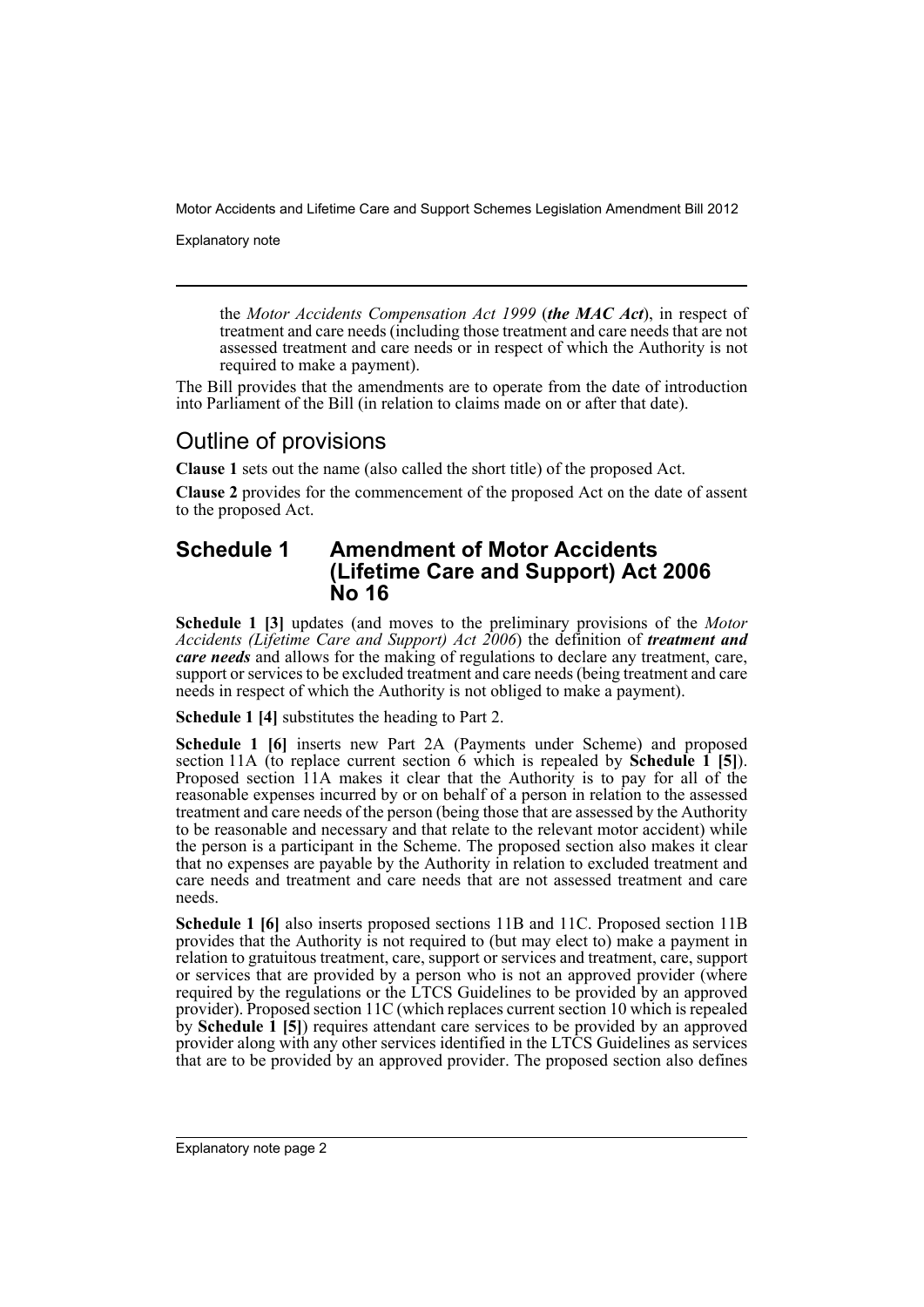Explanatory note

an approved provider as a person approved by the Authority (or by any other person specified in the LTCS Guidelines) to provide the service under the Scheme.

**Schedule 1 [1], [2], [7] and [8]** make consequential amendments.

**Schedule 1 [9]** enables regulations of a savings or transitional nature to be made consequent on the enactment of the proposed Act.

**Schedule 1 [10]** provides for savings and transitional matters. In particular, the amendments made by Schedule 1 apply to any claim made on or after the date of introduction into Parliament of the Bill for the proposed Act, regardless of whether the claim relates to past or future treatment and care needs.

#### **Schedule 2 Amendment of Motor Accidents Compensation Act 1999 No 41**

**Schedule 2 [2]** substitutes section 43A of the MAC Act to make it clear that Chapter 3 (which requires insurers to pay for certain treatment expenses) does not apply in respect of any treatment and care needs of a participant in the Scheme (whether or not the Authority is obliged to make a payment in respect of the treatment and care needs concerned and whether or not the treatment and care needs are provided for on a gratuitous basis).

**Schedule 2 [7]** inserts proposed section 141A into the MAC Act (to replace current section 130A which is repealed by **Schedule 2 [5]**) to make it clear that a person who is a participant in the Scheme cannot claim damages in respect of any treatment and care needs (whether or not the Authority is obliged to make a payment in respect of the treatment and care needs concerned and whether or not the treatment and care needs are provided for on a gratuitous basis). **Schedule 2 [1]** makes a consequential amendment.

**Schedule 2 [3] and [4]** transfer existing provisions to another Part of the MAC Act that more accurately reflects the nature of the provisions. **Schedule 2 [6]** makes a consequential amendment.

**Schedule 2 [8]** enables regulations of a savings or transitional nature to be made consequent on the enactment of the proposed Act.

**Schedule 2 [9]** provides for savings and transitional matters. In particular, the amendments made by Schedule 2 apply in relation to any claim made on or after the date of introduction into Parliament of the Bill for the proposed Act, regardless of whether the claim relates to past or future treatment and care needs.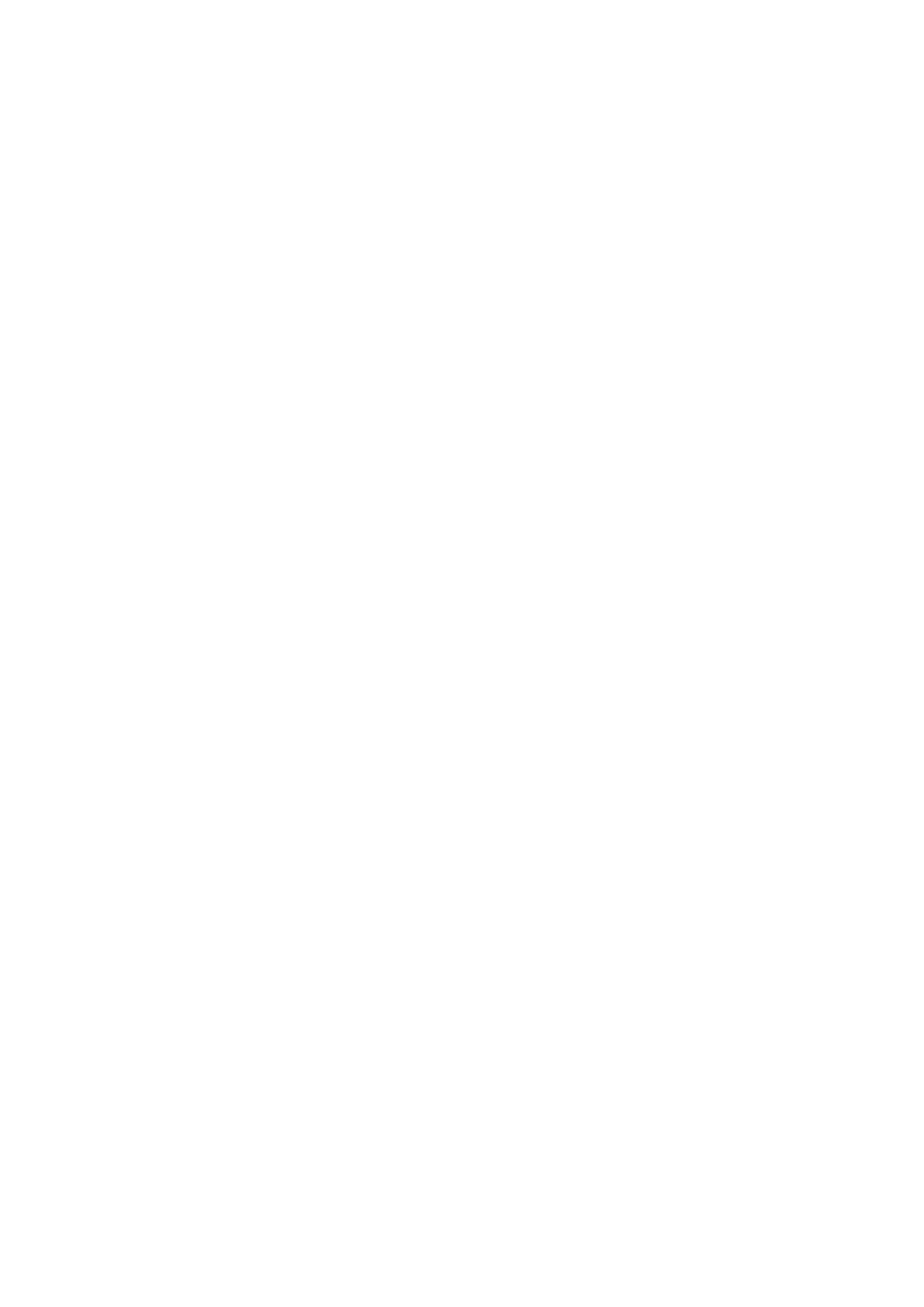First print



New South Wales

# **Motor Accidents and Lifetime Care and Support Schemes Legislation Amendment Bill 2012**

## **Contents**

|            |                                                                            | Page |
|------------|----------------------------------------------------------------------------|------|
|            | Name of Act                                                                |      |
|            | Commencement                                                               | 2    |
| Schedule 1 | Amendment of Motor Accidents (Lifetime Care and Support)<br>Act 2006 No 16 |      |
| Schedule 2 | Amendment of Motor Accidents Compensation Act 1999<br>No 41                | 8    |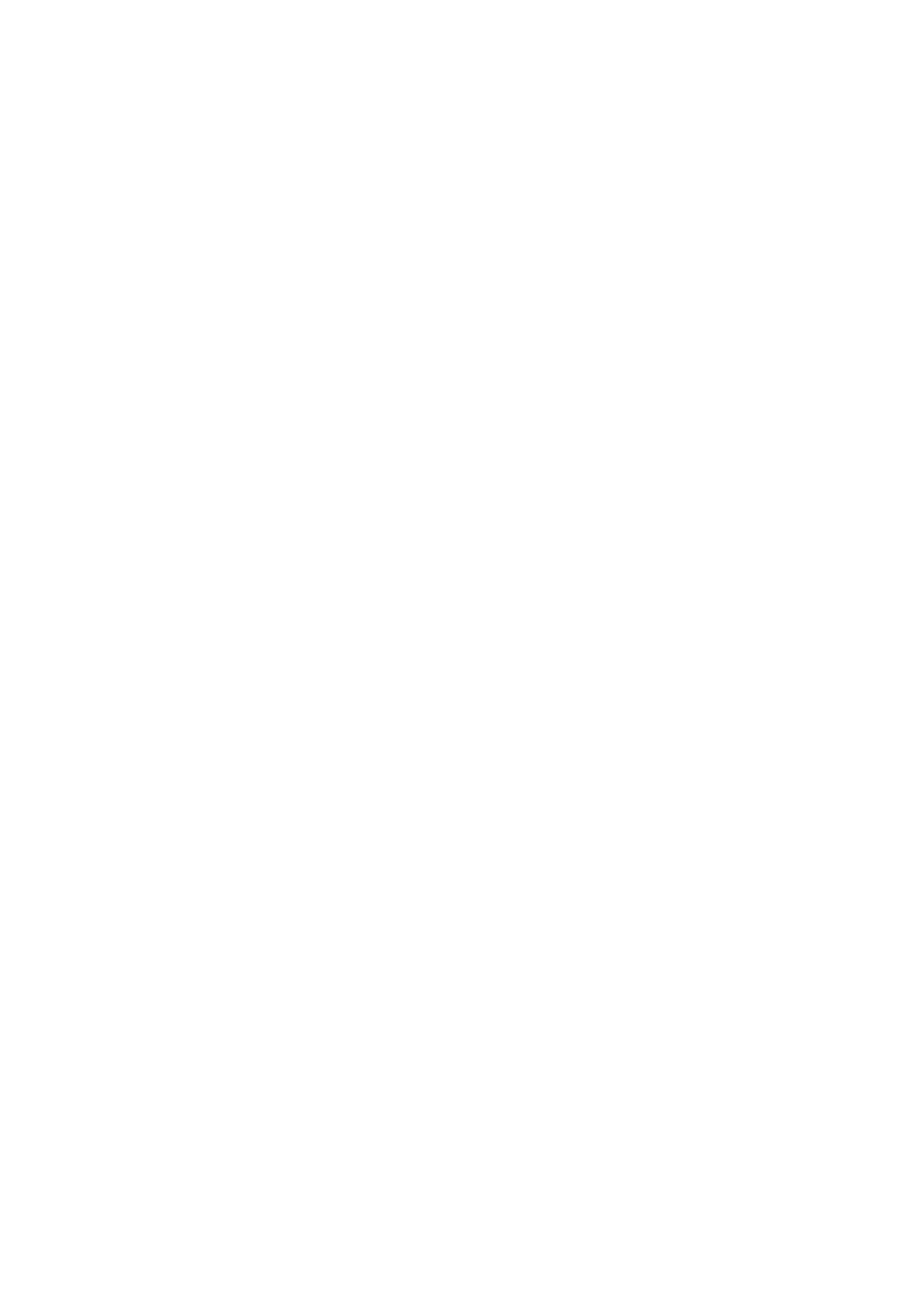

New South Wales

# **Motor Accidents and Lifetime Care and Support Schemes Legislation Amendment Bill 2012**

No , 2012

### **A Bill for**

An Act to amend the *Motor Accidents (Lifetime Care and Support) Act 2006* and the *Motor Accidents Compensation Act 1999* in relation to treatment and care needs; and for other purposes.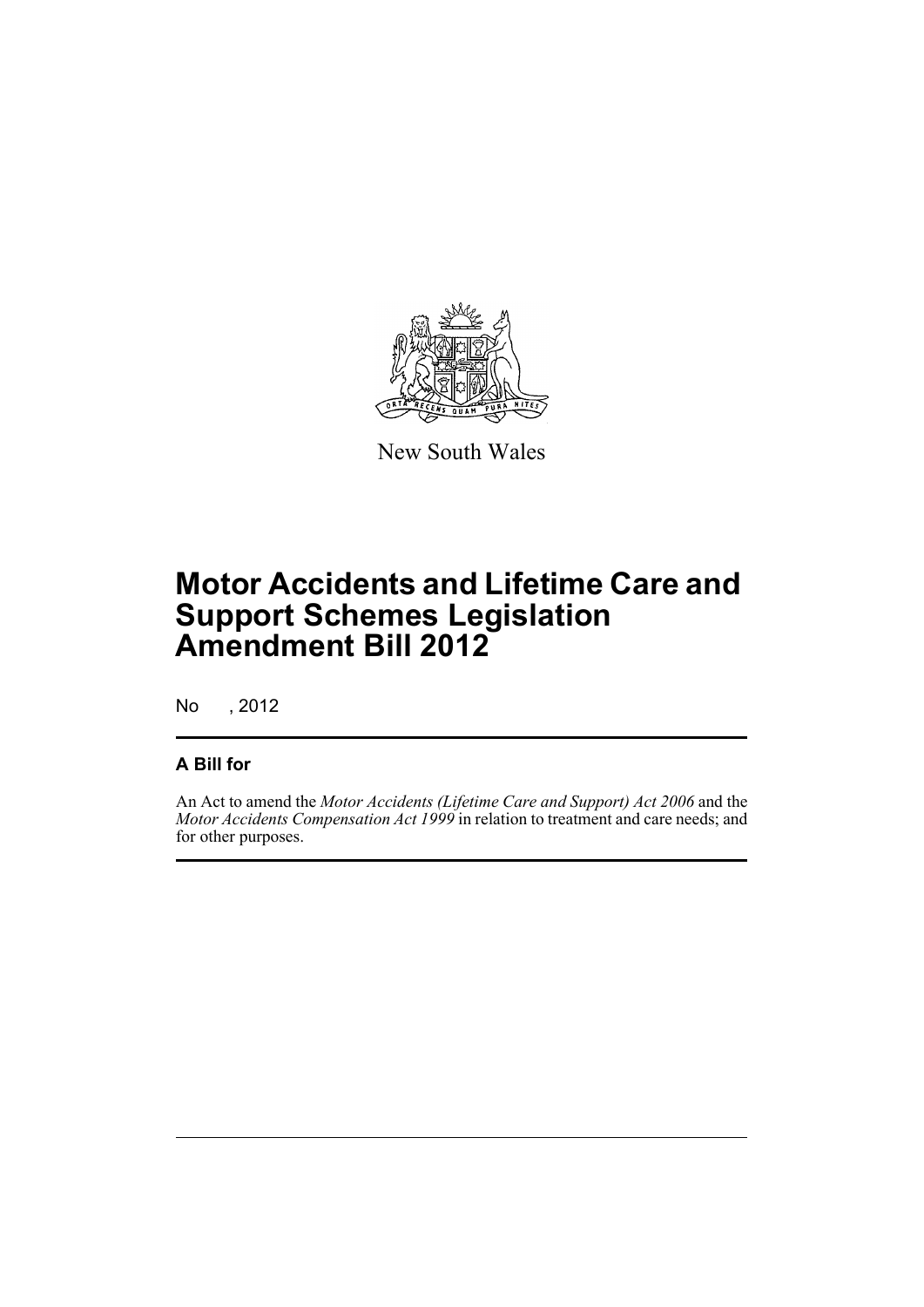<span id="page-7-1"></span><span id="page-7-0"></span>

| The Legislature of New South Wales enacts:                                                               |                     |
|----------------------------------------------------------------------------------------------------------|---------------------|
| Name of Act                                                                                              | 2                   |
| This Act is the Motor Accidents and Lifetime Care and Support<br>Schemes Legislation Amendment Act 2012. | 3<br>$\overline{4}$ |
| Commencement                                                                                             | 5                   |
| This Act commences on the date of assent to this Act.                                                    | 6                   |
|                                                                                                          |                     |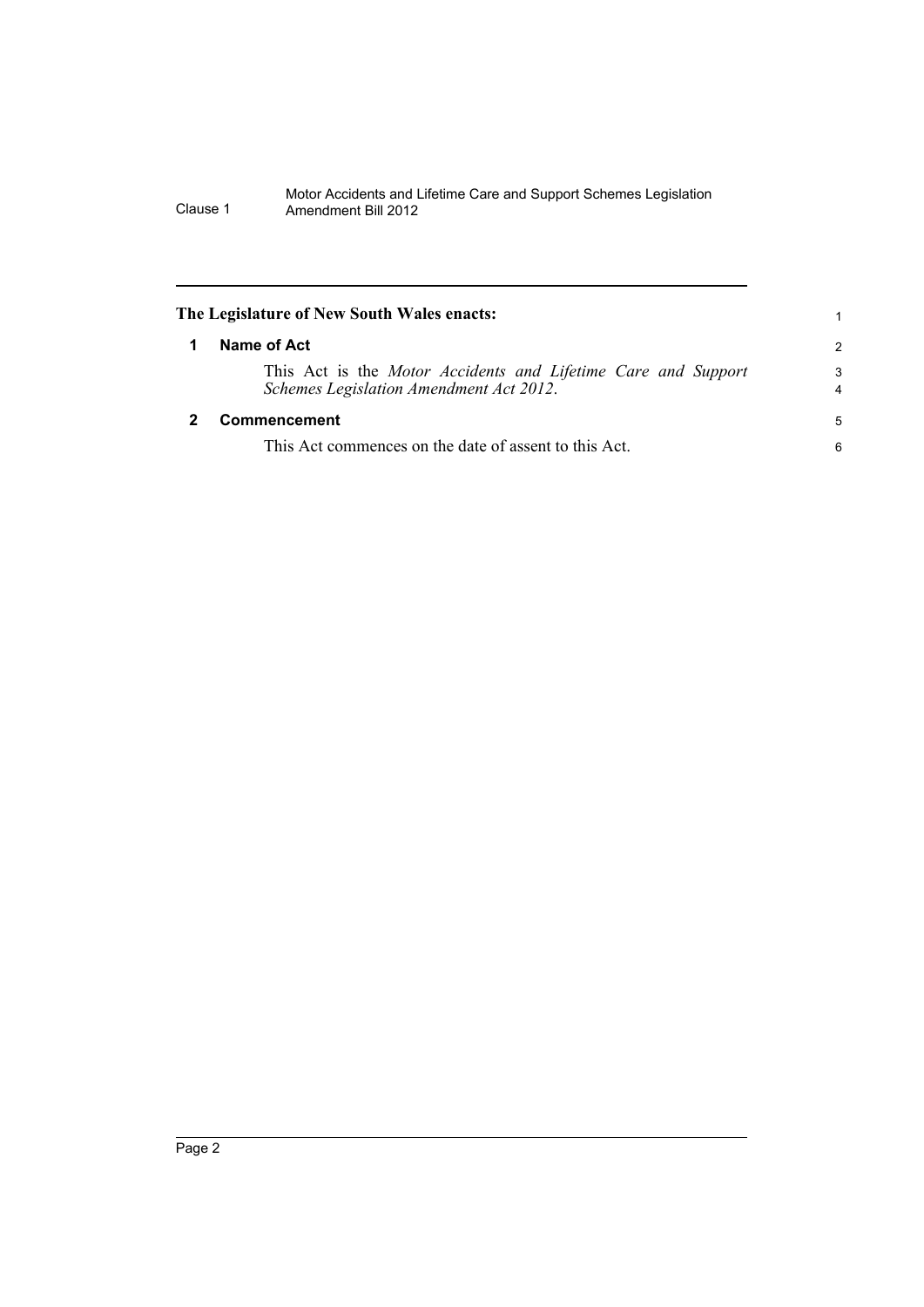Amendment of Motor Accidents (Lifetime Care and Support) Act 2006 No 16 Schedule 1

### <span id="page-8-0"></span>**Schedule 1 Amendment of Motor Accidents (Lifetime Care and Support) Act 2006 No 16**

| [1] |                         |                   | <b>Section 3 Definitions</b>                                                                                                                                                       | 4              |  |
|-----|-------------------------|-------------------|------------------------------------------------------------------------------------------------------------------------------------------------------------------------------------|----------------|--|
|     |                         |                   | Insert in alphabetical order in section $3(1)$ :                                                                                                                                   | 5              |  |
|     |                         |                   | <i>approved provider</i> —see section $11C(2)$ .                                                                                                                                   | 6              |  |
|     |                         |                   | assessed treatment and care needs—see section 11A (2).                                                                                                                             | 7              |  |
|     |                         |                   | excluded treatment and care needs—see section 5A (2).                                                                                                                              | 8              |  |
| [2] |                         | Section 3 (1)     |                                                                                                                                                                                    | 9              |  |
|     |                         |                   | Omit "section 6" from the definition of <i>treatment and care needs</i> .                                                                                                          | 10             |  |
|     |                         |                   | Insert instead "section 5A".                                                                                                                                                       | 11             |  |
| [3] |                         | <b>Section 5A</b> |                                                                                                                                                                                    | 12             |  |
|     | Insert after section 5: |                   |                                                                                                                                                                                    |                |  |
|     | <b>5A</b>               |                   | <b>Treatment and care needs</b>                                                                                                                                                    | 14             |  |
|     |                         | (1)               | For the purposes of this Act, the <i>treatment and care needs</i> of a<br>participant in the Scheme are the participant's needs for or in<br>connection with any of the following: | 15<br>16<br>17 |  |
|     |                         |                   | medical treatment (including pharmaceuticals),<br>(a)                                                                                                                              | 18             |  |
|     |                         |                   | dental treatment,<br>(b)                                                                                                                                                           | 19             |  |
|     |                         |                   | rehabilitation,<br>(c)                                                                                                                                                             | 20             |  |
|     |                         |                   | ambulance transportation,<br>(d)                                                                                                                                                   | 21             |  |
|     |                         |                   | respite care,<br>(e)                                                                                                                                                               | 22             |  |
|     |                         |                   | (f)<br>attendant care services,                                                                                                                                                    | 23             |  |
|     |                         |                   | aids and appliances,<br>(g)                                                                                                                                                        | 24             |  |
|     |                         |                   | (h)<br>prostheses,                                                                                                                                                                 | 25             |  |
|     |                         |                   | education and vocational training,<br>(i)                                                                                                                                          | 26             |  |
|     |                         |                   | home and transport modification,<br>(i)                                                                                                                                            | 27             |  |
|     |                         |                   | workplace and educational facility modifications,<br>(k)                                                                                                                           | 28             |  |
|     |                         |                   | such other kinds of treatment, care, support or services as<br>(1)<br>may be prescribed by the regulations under this paragraph.                                                   | 29<br>30       |  |
|     |                         | (2)               | Despite subsection (1), the treatment and care needs of a<br>participant do not include any treatment, care, support or services                                                   | 31<br>32       |  |

1 2 3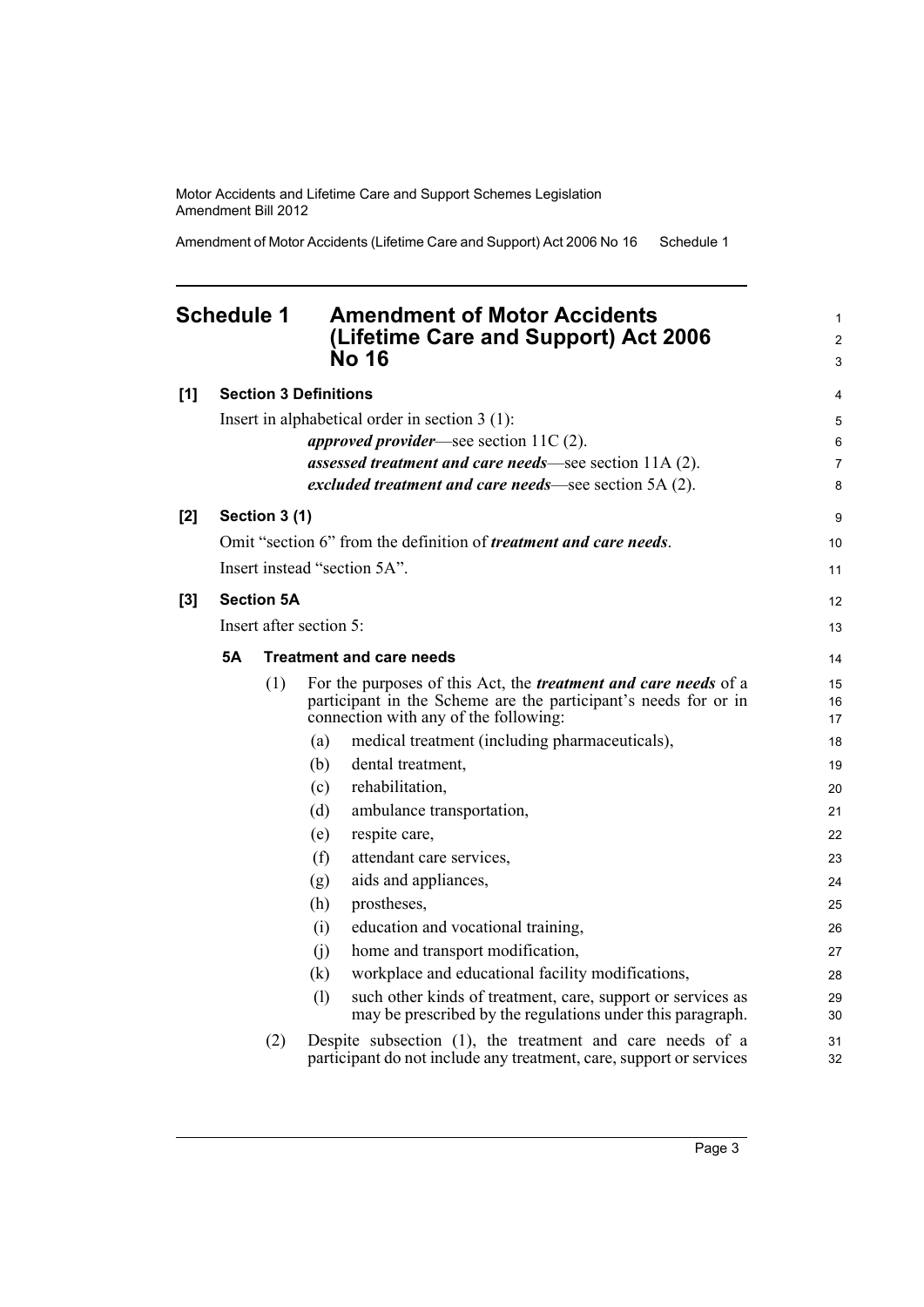| Schedule 1 | Amendment of Motor Accidents (Lifetime Care and Support) Act 2006 No 16 |
|------------|-------------------------------------------------------------------------|
|------------|-------------------------------------------------------------------------|

|     |         |                                   | of a kind declared by the regulations to be <i>excluded treatment</i><br>and care needs.                                                                                                                                                                                                                                                                                                  | $\mathbf{1}$<br>$\overline{2}$   |  |  |  |
|-----|---------|-----------------------------------|-------------------------------------------------------------------------------------------------------------------------------------------------------------------------------------------------------------------------------------------------------------------------------------------------------------------------------------------------------------------------------------------|----------------------------------|--|--|--|
| [4] |         | Part 2, heading                   |                                                                                                                                                                                                                                                                                                                                                                                           | 3                                |  |  |  |
|     |         | Omit the heading. Insert instead: |                                                                                                                                                                                                                                                                                                                                                                                           |                                  |  |  |  |
|     | Part 2  |                                   | <b>Participation in Scheme</b>                                                                                                                                                                                                                                                                                                                                                            | 5                                |  |  |  |
| [5] |         |                                   | Sections 6 and 10<br>Omit the sections.                                                                                                                                                                                                                                                                                                                                                   |                                  |  |  |  |
| [6] | Part 2A |                                   |                                                                                                                                                                                                                                                                                                                                                                                           | 8                                |  |  |  |
|     |         | Insert after Part 2:              |                                                                                                                                                                                                                                                                                                                                                                                           | 9                                |  |  |  |
|     |         |                                   | <b>Part 2A Payments under Scheme</b>                                                                                                                                                                                                                                                                                                                                                      | 10                               |  |  |  |
|     | 11A     |                                   | Assessed treatment and care needs of participants to be paid for<br>by Authority                                                                                                                                                                                                                                                                                                          | 11<br>12                         |  |  |  |
|     |         | (1)                               | The Authority is to pay for all of the reasonable expenses<br>incurred by or on behalf of a person in relation to the assessed<br>treatment and care needs of the person while the person is a<br>participant in the Scheme.                                                                                                                                                              | 13<br>14<br>15<br>16             |  |  |  |
|     |         | (2)                               | The <i>assessed treatment and care needs</i> of a person who is a<br>participant in the Scheme are those treatment and care needs that<br>are assessed by the Authority, in its treatment and care needs<br>assessment, to be treatment and care needs that:                                                                                                                              | 17<br>18<br>19<br>20             |  |  |  |
|     |         |                                   | (a)<br>are reasonable and necessary in the circumstances, and                                                                                                                                                                                                                                                                                                                             | 21                               |  |  |  |
|     |         |                                   | relate to the motor accident injury in respect of which the<br>(b)<br>person is a participant.                                                                                                                                                                                                                                                                                            | 22<br>23                         |  |  |  |
|     |         | (3)                               | No expenses are payable in respect of:                                                                                                                                                                                                                                                                                                                                                    | 24                               |  |  |  |
|     |         |                                   | excluded treatment and care needs, and<br>(a)                                                                                                                                                                                                                                                                                                                                             | 25                               |  |  |  |
|     |         |                                   | (b)<br>treatment and care needs that are not assessed treatment<br>and care needs.                                                                                                                                                                                                                                                                                                        | 26<br>27                         |  |  |  |
|     |         | (4)                               | As an alternative to paying the expenses for which it is liable<br>under this section as and when they are incurred, the Authority<br>may pay those expenses by the payment to the participant of an<br>amount to cover those expenses over a fixed period pursuant to<br>an agreement between the Authority and the participant for the<br>payment of those expenses by the participant. | 28<br>29<br>30<br>31<br>32<br>33 |  |  |  |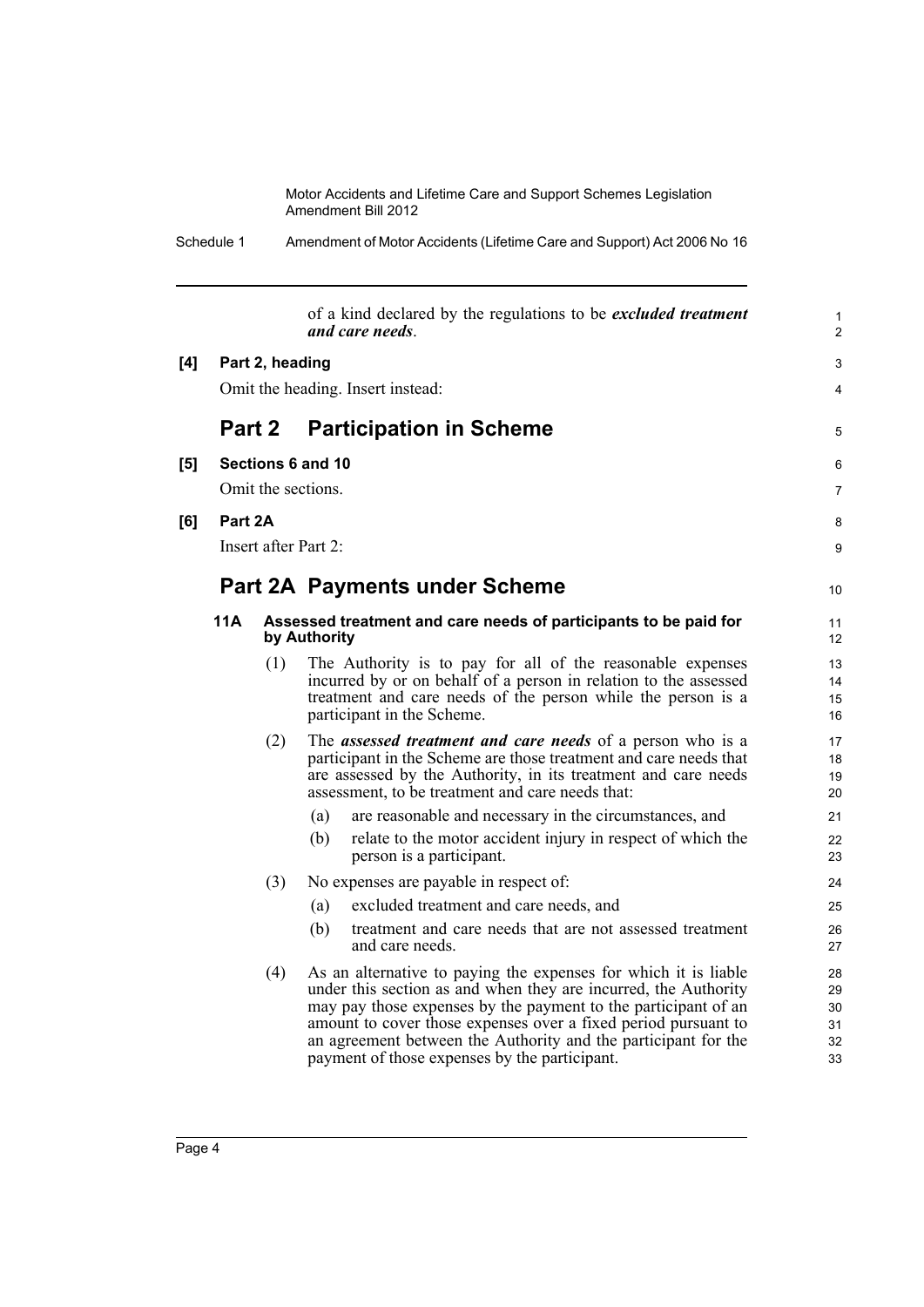Amendment of Motor Accidents (Lifetime Care and Support) Act 2006 No 16 Schedule 1

(5) The LTCS Guidelines may make provision for or with respect to determining which treatment and care needs of a participant in the Scheme are reasonable and necessary in the circumstances and relate to the motor accident injury in respect of which the person is a participant.

#### **11B Payment not required in certain circumstances**

- (1) The Authority is not required to make a payment in relation to the following:
	- (a) any treatment, care, support or service provided to a participant in the Scheme on a gratuitous basis (that is, anything provided to a participant for which the participant has not paid and is not liable to pay),
	- (b) any treatment, care, support or service that is required to be provided by an approved provider but is provided by a person who is not, at the time of the provision, an approved provider.
- (2) However, the Authority may elect to make a payment in relation to any treatment, care, support or service referred to in subsection (1) if the Authority is of the opinion that special circumstances exist that justify such payment.
- (3) The LTCS Guidelines may make provision for or with respect to determining whether special circumstances exist that justify payment in relation to any treatment, care, support or service referred to in subsection (1).
- (4) To avoid doubt, this section applies even if the treatment, care, support or services concerned are provided in connection with the provision of the assessed treatment and care needs of a participant in the Scheme.
- (5) This section has effect despite section 11A.

#### **11C Approved providers**

- (1) The following treatment, care, support or services (provided in connection with the provision of assessed treatment and care needs of a participant in the Scheme) are to be provided only by an approved provider of the treatment, care, support or service:
	- (a) attendant care services,
	- (b) any other treatment, care, support or services (other than the services of a medical practitioner) identified in the LTCS Guidelines as treatment, care, support or services that are to be provided by an approved provider.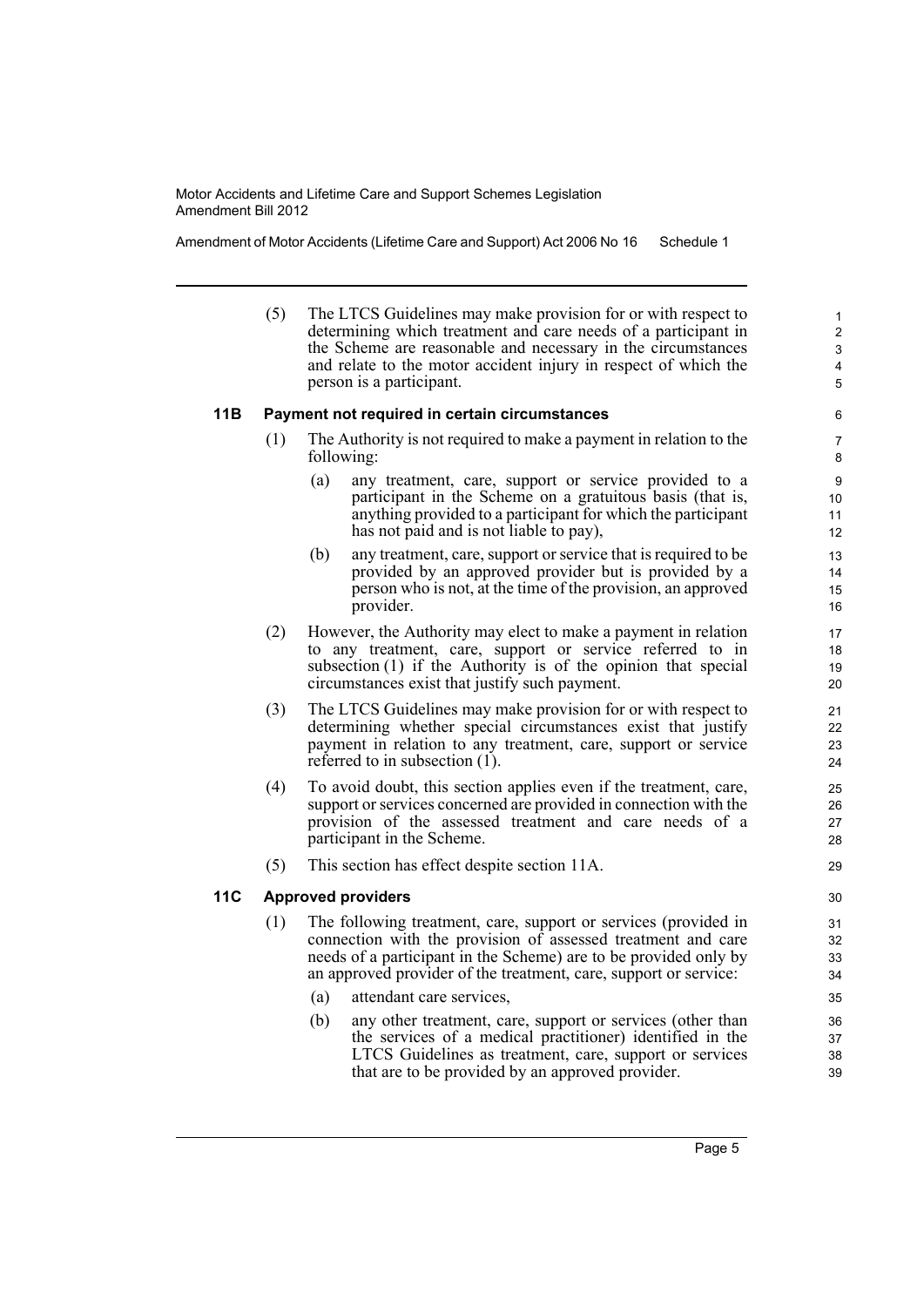|        | Schedule 1                                                  |                                                | Amendment of Motor Accidents (Lifetime Care and Support) Act 2006 No 16                                                                                                                                                                                                                                                          |                                               |  |  |
|--------|-------------------------------------------------------------|------------------------------------------------|----------------------------------------------------------------------------------------------------------------------------------------------------------------------------------------------------------------------------------------------------------------------------------------------------------------------------------|-----------------------------------------------|--|--|
|        |                                                             | (2)                                            | An <i>approved provider</i> of a service is a person, or a person of a<br>class, approved by the Authority (or by any other person<br>specified in the LTCS Guidelines), in accordance with the LTCS<br>Guidelines, to provide the treatment, care, support or service<br>under the Scheme.                                      | $\mathbf{1}$<br>$\overline{2}$<br>3<br>4<br>5 |  |  |
|        |                                                             | (3)                                            | The LTCS Guidelines may also make provision for or with<br>respect to the standards of competency of approved providers.                                                                                                                                                                                                         | 6<br>$\overline{7}$                           |  |  |
| [7]    |                                                             |                                                | Sections 48 (3) (a) and 49 (1) (a)                                                                                                                                                                                                                                                                                               | 8                                             |  |  |
|        |                                                             |                                                | Omit "Part 2 (Care and support for Scheme participants)" wherever occurring.                                                                                                                                                                                                                                                     | 9                                             |  |  |
|        |                                                             |                                                | Insert instead "Part 2A (Payments under Scheme)".                                                                                                                                                                                                                                                                                | 10 <sup>1</sup>                               |  |  |
| [8]    |                                                             | Sections 49 (1) (b) and (c) and (2) and 54 (4) |                                                                                                                                                                                                                                                                                                                                  |                                               |  |  |
|        | Omit "Part 2" wherever occurring. Insert instead "Part 2A". |                                                |                                                                                                                                                                                                                                                                                                                                  |                                               |  |  |
| [9]    |                                                             |                                                | Schedule 3 Savings, transitional and other provisions                                                                                                                                                                                                                                                                            | 13                                            |  |  |
|        | Insert at the end of clause $1(1)$ :                        |                                                |                                                                                                                                                                                                                                                                                                                                  |                                               |  |  |
|        |                                                             |                                                | Motor Accidents and Lifetime Care and Support Schemes<br>Legislation Amendment Act 2012                                                                                                                                                                                                                                          | 15<br>16                                      |  |  |
| $[10]$ |                                                             |                                                | Schedule 3, Part 3                                                                                                                                                                                                                                                                                                               | 17                                            |  |  |
|        | Insert after Part 2:                                        |                                                |                                                                                                                                                                                                                                                                                                                                  |                                               |  |  |
|        |                                                             | Part 3                                         | Provisions consequent on enactment of<br><b>Motor Accidents and Lifetime Care and</b><br><b>Support Schemes Legislation Amendment</b><br><b>Act 2012</b>                                                                                                                                                                         | 19<br>20<br>21<br>22                          |  |  |
|        | 3                                                           |                                                | <b>General operation of amendments</b>                                                                                                                                                                                                                                                                                           | 23                                            |  |  |
|        |                                                             | (1)                                            | An amendment made to this Act by the Motor Accidents and<br>Lifetime Care and Support Schemes Legislation Amendment<br>Act 2012 (the amending Act) applies in relation to any claim<br>made on or after the relevant date, regardless of whether the<br>claim is made in relation to past or future treatment and care<br>needs. | 24<br>25<br>26<br>27<br>28<br>29              |  |  |
|        |                                                             | (2)                                            | To avoid doubt, subclause (1) applies even if the motor accident<br>concerned occurred before the relevant date or the claim relates<br>to a person who was a participant in the Scheme before the<br>relevant date.                                                                                                             | 30<br>31<br>32<br>33                          |  |  |

Page 6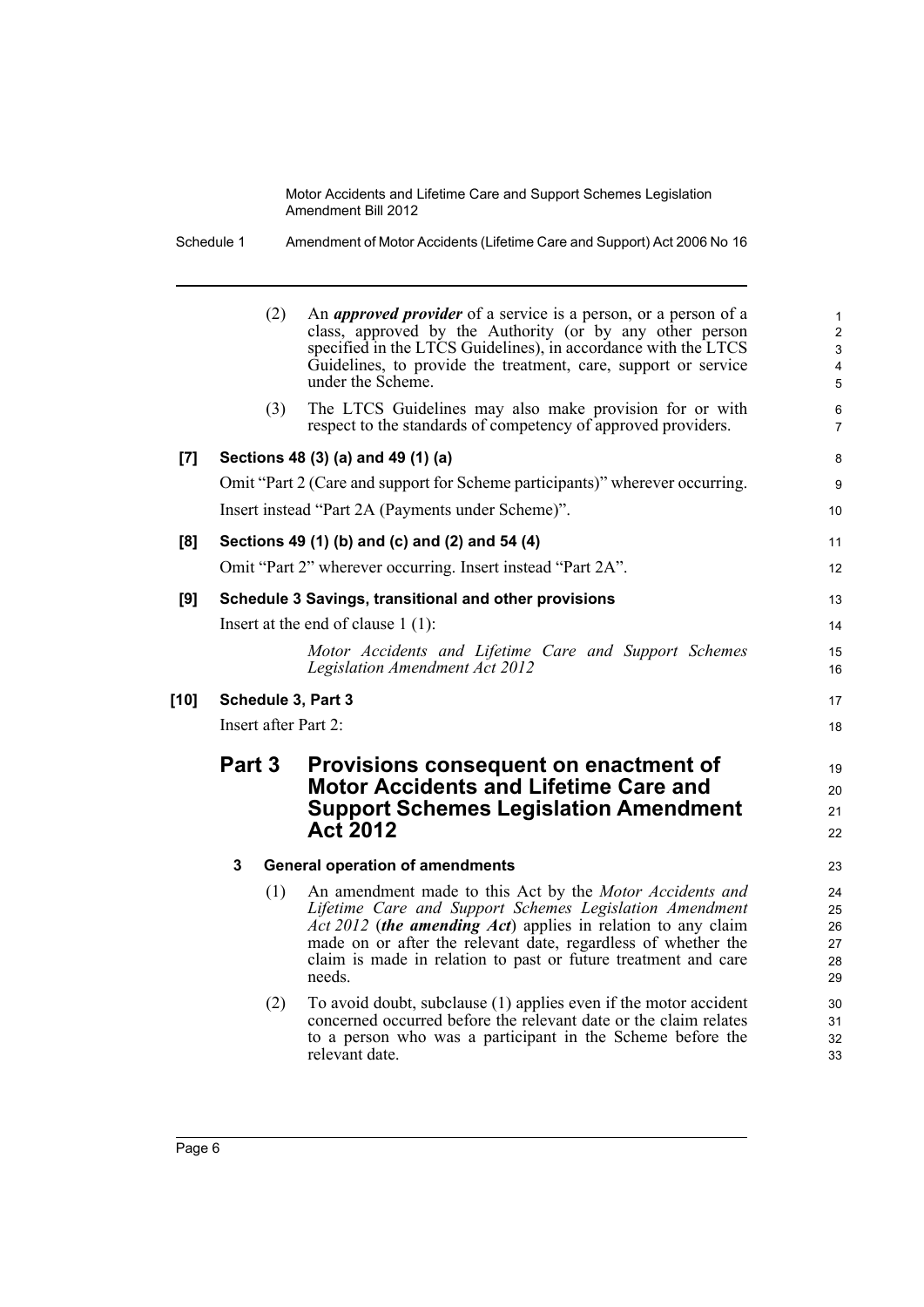Amendment of Motor Accidents (Lifetime Care and Support) Act 2006 No 16 Schedule 1

|   | (3) | In this clause:                                                                                                                 |    |
|---|-----|---------------------------------------------------------------------------------------------------------------------------------|----|
|   |     | <b><i>claim</i></b> means a claim within the meaning of the Motor Accidents                                                     | 2  |
|   |     | Compensation Act 1999 or a claim or request for payment in                                                                      | 3  |
|   |     | relation to treatment and care needs made to a licensed insurer or                                                              | 4  |
|   |     | the Authority under this Act.                                                                                                   | 5  |
|   |     | <i>the relevant date</i> means the date of introduction into Parliament                                                         | 6  |
|   |     | of the Bill for the amending Act.                                                                                               | 7  |
| 4 |     | <b>Approved providers</b>                                                                                                       | 8  |
|   |     |                                                                                                                                 |    |
|   |     |                                                                                                                                 | 9  |
|   |     | An approval given by or on behalf of the Authority under                                                                        | 10 |
|   |     | section 10 that was in force immediately before the omission of<br>that section, and the insertion of section 11C, by the Motor | 11 |
|   |     | Accidents and Lifetime Care and Support Schemes Legislation                                                                     | 12 |
|   |     | Amendment Act 2012 is taken, on that omission and insertion, to                                                                 | 13 |
|   |     | be an approval under section 11C.                                                                                               | 14 |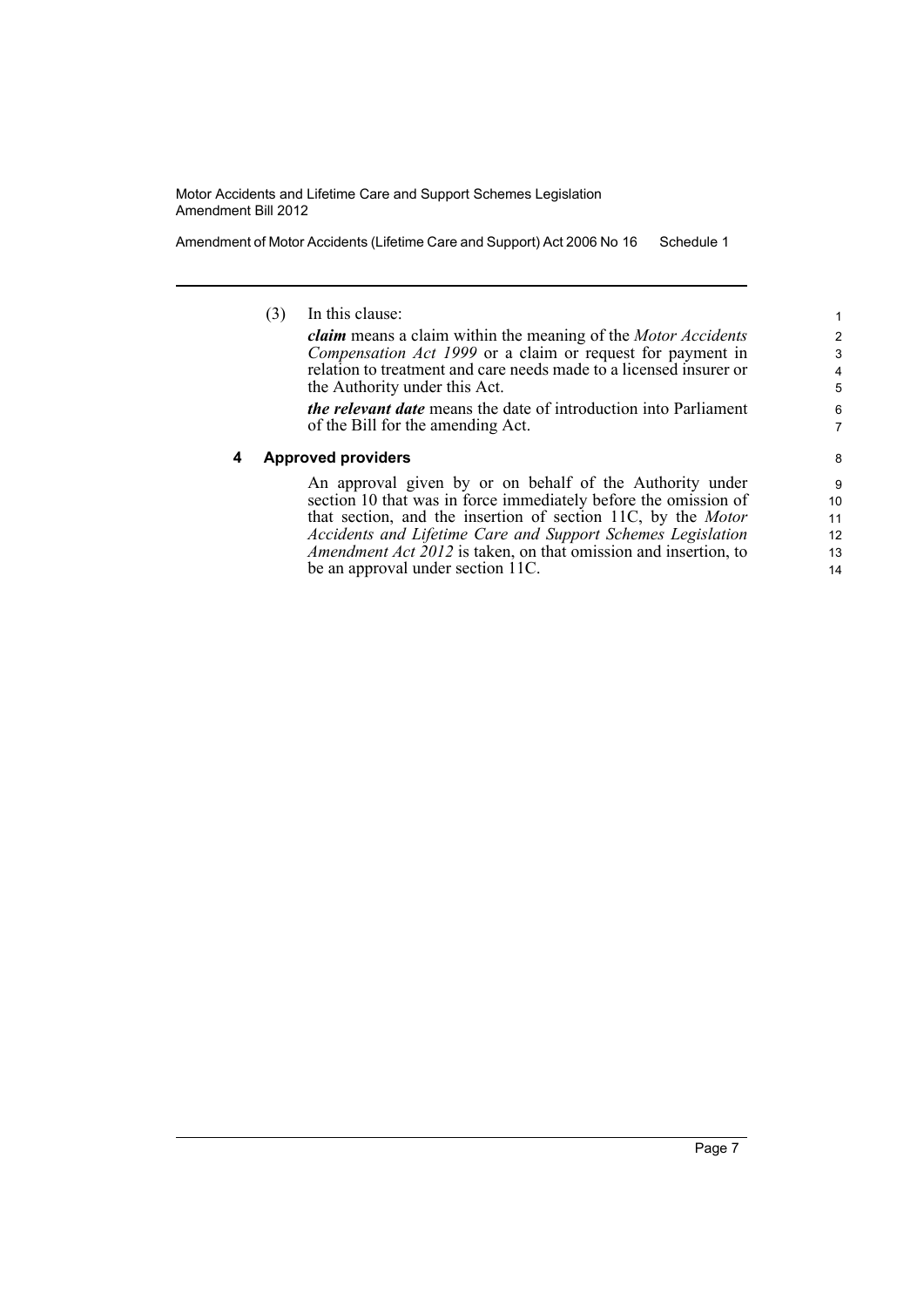> 1 2

### <span id="page-13-0"></span>**Schedule 2 Amendment of Motor Accidents Compensation Act 1999 No 41**

| [1] |                                                                                                                                       |                    |     | Section 27A Effect of Lifetime Care and Support Scheme payments                                                                                                                                                                                                                                                                                                                                                                               | 3                                      |  |
|-----|---------------------------------------------------------------------------------------------------------------------------------------|--------------------|-----|-----------------------------------------------------------------------------------------------------------------------------------------------------------------------------------------------------------------------------------------------------------------------------------------------------------------------------------------------------------------------------------------------------------------------------------------------|----------------------------------------|--|
|     | Omit "section 130A (No damages for expenses covered by Lifetime Care and<br>Support Scheme)".                                         |                    |     |                                                                                                                                                                                                                                                                                                                                                                                                                                               |                                        |  |
|     | Insert instead "section 141A (No damages relating to treatment and care needs<br>for Lifetime Care and Support Scheme participants)". |                    |     |                                                                                                                                                                                                                                                                                                                                                                                                                                               |                                        |  |
| [2] | <b>Section 43A</b>                                                                                                                    |                    |     |                                                                                                                                                                                                                                                                                                                                                                                                                                               |                                        |  |
|     |                                                                                                                                       |                    |     | Omit the section. Insert instead:                                                                                                                                                                                                                                                                                                                                                                                                             | 9                                      |  |
|     | 43A<br>Application of Chapter to treatment and care needs covered by<br><b>Lifetime Care and Support Scheme</b>                       |                    |     | 10<br>11                                                                                                                                                                                                                                                                                                                                                                                                                                      |                                        |  |
|     |                                                                                                                                       | (1)                |     | This Chapter does not apply in respect of any treatment and care<br>needs of a person who is a participant in the Scheme under the<br>Motor Accidents (Lifetime Care and Support) Act 2006, or any<br>excluded treatment and care needs, that relate to the motor<br>accident injury in respect of which the person is a participant in<br>the Scheme and that arise during the period in which the person<br>is a participant in the Scheme. | 12<br>13<br>14<br>15<br>16<br>17<br>18 |  |
|     |                                                                                                                                       | (2)                |     | This section applies:                                                                                                                                                                                                                                                                                                                                                                                                                         | 19                                     |  |
|     |                                                                                                                                       |                    | (a) | whether or not the treatment and care needs are assessed<br>treatment and care needs under the Motor Accidents<br>(Lifetime Care and Support) Act 2006, and                                                                                                                                                                                                                                                                                   | 20<br>21<br>22                         |  |
|     |                                                                                                                                       |                    | (b) | whether or not the Lifetime Care and Support Authority is<br>required to make a payment in respect of the treatment and<br>care needs concerned, and                                                                                                                                                                                                                                                                                          | 23<br>24<br>25                         |  |
|     |                                                                                                                                       |                    | (c) | whether or not the treatment, care, support or service<br>(provided in connection with treatment and care needs) is<br>provided on a gratuitous basis.                                                                                                                                                                                                                                                                                        | 26<br>27<br>28                         |  |
|     |                                                                                                                                       | (3)                |     | In this section, <i>treatment and care needs</i> and <i>excluded treatment</i><br><b>and care needs</b> have the same meanings as they have in the<br>Motor Accidents (Lifetime Care and Support) Act 2006.                                                                                                                                                                                                                                   | 29<br>30<br>31                         |  |
| [3] |                                                                                                                                       | <b>Section 128</b> |     |                                                                                                                                                                                                                                                                                                                                                                                                                                               | 32                                     |  |
|     |                                                                                                                                       |                    |     | Renumber as section 141B and insert after section 141A (as inserted by<br>Schedule 2 [7]) with the heading "Maximum amount of damages for<br>provision of certain attendant care services".                                                                                                                                                                                                                                                   | 33<br>34<br>35                         |  |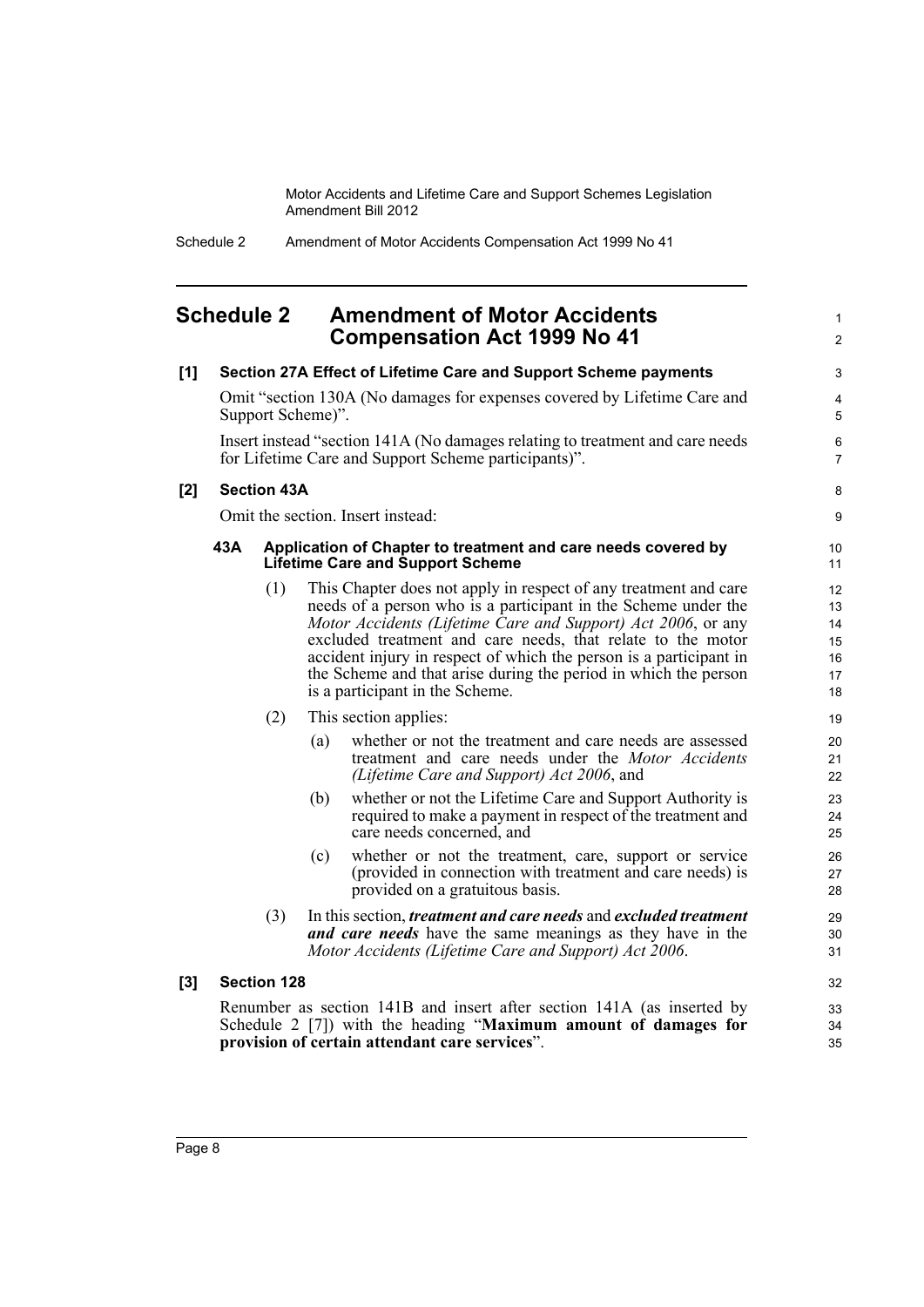Amendment of Motor Accidents Compensation Act 1999 No 41 Schedule 2

| [4] | <b>Section 129</b>                                                                                                         |                     |                                                                                                                                                                                                                                                                                                                                                                                                                                                                       |                                        |  |  |  |
|-----|----------------------------------------------------------------------------------------------------------------------------|---------------------|-----------------------------------------------------------------------------------------------------------------------------------------------------------------------------------------------------------------------------------------------------------------------------------------------------------------------------------------------------------------------------------------------------------------------------------------------------------------------|----------------------------------------|--|--|--|
|     | Renumber as section 141C and insert after section 141B (as inserted by<br>Schedule 2 [3]) with the heading "Respite care". |                     |                                                                                                                                                                                                                                                                                                                                                                                                                                                                       |                                        |  |  |  |
| [5] | Section 130A No damages for expenses covered by Lifetime Care and<br><b>Support Scheme</b>                                 |                     |                                                                                                                                                                                                                                                                                                                                                                                                                                                                       |                                        |  |  |  |
|     | Omit the section.                                                                                                          |                     |                                                                                                                                                                                                                                                                                                                                                                                                                                                                       |                                        |  |  |  |
| [6] |                                                                                                                            |                     | Sections 137 (2) and 142 (3)                                                                                                                                                                                                                                                                                                                                                                                                                                          | $\overline{7}$                         |  |  |  |
|     |                                                                                                                            |                     | Omit "section 128" wherever occurring. Insert instead "section 141B".                                                                                                                                                                                                                                                                                                                                                                                                 | 8                                      |  |  |  |
| [7] |                                                                                                                            | <b>Section 141A</b> |                                                                                                                                                                                                                                                                                                                                                                                                                                                                       | 9                                      |  |  |  |
|     |                                                                                                                            |                     | Insert after section $141$ :                                                                                                                                                                                                                                                                                                                                                                                                                                          | 10                                     |  |  |  |
|     | 141A<br>No damages relating to treatment and care needs for Lifetime Care<br>and Support Scheme participants               |                     |                                                                                                                                                                                                                                                                                                                                                                                                                                                                       | 11<br>12                               |  |  |  |
|     |                                                                                                                            | (1)                 | No damages may be awarded to a person who is a participant in<br>the Scheme under the Motor Accidents (Lifetime Care and<br>Support) Act 2006 in respect of any of the treatment and care<br>needs of the participant, or any excluded treatment and care<br>needs, that relate to the motor accident injury in respect of which<br>the person is a participant in the Scheme and that arise during the<br>period in which the person is a participant in the Scheme. | 13<br>14<br>15<br>16<br>17<br>18<br>19 |  |  |  |
|     |                                                                                                                            | (2)                 | This section applies:                                                                                                                                                                                                                                                                                                                                                                                                                                                 | 20                                     |  |  |  |
|     |                                                                                                                            |                     | whether or not the treatment and care needs are assessed<br>(a)<br>treatment and care needs under the Motor Accidents<br>(Lifetime Care and Support) Act 2006, and                                                                                                                                                                                                                                                                                                    | 21<br>22<br>23                         |  |  |  |
|     |                                                                                                                            |                     | whether or not the Lifetime Care and Support Authority is<br>(b)<br>required to make a payment in respect of the treatment and<br>care needs concerned, and                                                                                                                                                                                                                                                                                                           | 24<br>25<br>26                         |  |  |  |
|     |                                                                                                                            |                     | whether or not the treatment, care, support or service<br>(c)<br>(provided in connection with treatment and care needs) is<br>provided on a gratuitous basis.                                                                                                                                                                                                                                                                                                         | 27<br>28<br>29                         |  |  |  |
|     |                                                                                                                            | (3)                 | In this section, <i>treatment and care needs</i> and <i>excluded treatment</i><br><b>and care needs</b> have the same meanings as they have in the<br>Motor Accidents (Lifetime Care and Support) Act 2006.                                                                                                                                                                                                                                                           | 30<br>31<br>32                         |  |  |  |
| [8] |                                                                                                                            |                     | Schedule 5 Savings, transitional and other provisions                                                                                                                                                                                                                                                                                                                                                                                                                 | 33                                     |  |  |  |
|     |                                                                                                                            |                     | Insert at the end of clause $2(1)$ :                                                                                                                                                                                                                                                                                                                                                                                                                                  | 34                                     |  |  |  |
|     |                                                                                                                            |                     | Motor Accidents and Lifetime Care and Support Schemes<br>Legislation Amendment Act 2012                                                                                                                                                                                                                                                                                                                                                                               | 35<br>36                               |  |  |  |